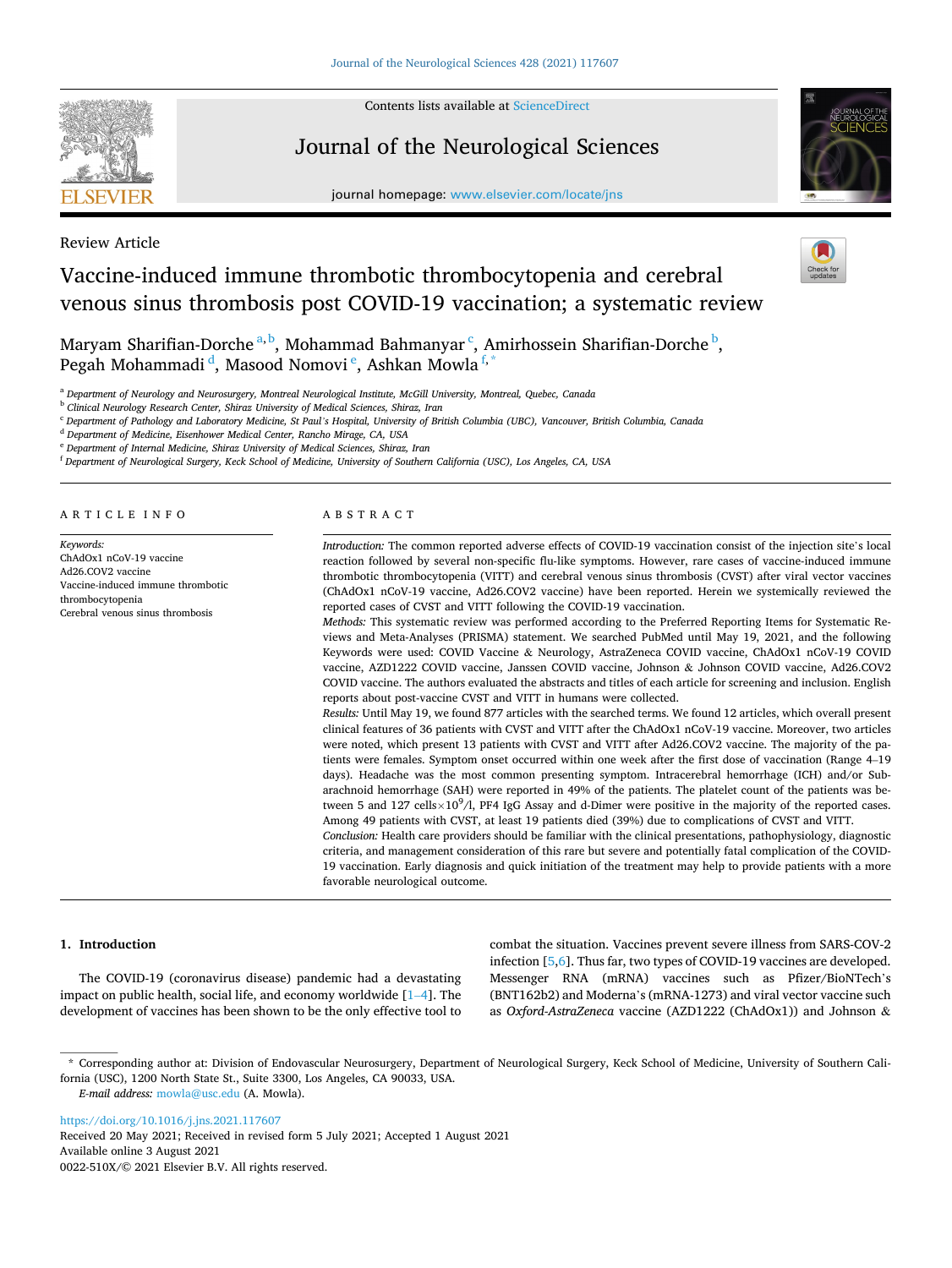Johnson COVID-19 vaccine (JNJ-78436735 (Ad26.COV2⋅S)) [[7](#page-7-0)].

Safety concerns have been raised regarding the vaccines since they have been used. The common adverse effects post COVID-19 vaccination consist of the injection site's local reaction followed by non-specific systemic symptoms such as headache, fatigue, myalgia, and fever. These symptoms may occur soon after vaccination and resolve in a short period [\[6\]](#page-7-0). However, some rare cases of vaccine-induced immune thrombotic thrombocytopenia (VITT) have been reported, mainly with viral vector vaccines [[6](#page-7-0)]. Among these reports, there are patients with VITT and cerebral venous sinus thrombosis (CVST), a severe and rare neurological condition [\[8,9](#page-7-0)].

In this study, we systematically reviewed the CVST cases reported post-COVID-19 vaccination so far. We described their clinical and laboratory features and also discussed the diagnostic and management implications.

# **2. Methods**

This systematic review was performed according to the Preferred Reporting Items for Systematic Reviews and Meta-Analyses (PRISMA) (Fig. 1) statement [[10\]](#page-7-0). We searched PubMed until May 19, 2021, and the following keywords were used: COVID Vaccine & Neurology, AstraZeneca COVID vaccine, ChAdOx1 nCoV-19 COVID vaccine, AZD1222 COVID vaccine, Janssen COVID vaccine, Johnson & Johnson COVID vaccine, Ad26.COV2 COVID vaccine. The authors evaluated the abstracts and titles of each article for screening and inclusion. English reports on post-vaccine CVST and VITT in humans (original articles, case

series, case reports, letters, correspondence, or short communications presenting at least 1 case of CVST after the COVID-19 vaccine) were collected. Included articles were reviewed in full text. Relevant references in each article were also checked. Duplicated results were removed. Data from each article was extracted into the Microsoft Excel software.

# **3. Results and discussion**

Until May 19, 2021, we found 877 articles with the searched words. COVID Vaccine & Neurology(175 articles), AstraZeneca COVID vaccine (226 articles), ChAdOx1 nCoV-19 COVID vaccine(86 articles), AZD1222 COVID vaccine(69 articles), Janssen COVID vaccine(160 articles), Johnson & Johnson COVID vaccine(140articles), Ad26.COV2 COVID vaccine(21 articles). Among these articles, we selected the relevant reports.

# *3.1. AstraZeneca COVID-19 vaccine(ChAdOx1)*

The Oxford–AstraZeneca COVID-19 vaccine (AZD1222, ChAdOx1, and Vaxzevria) is a viral vector vaccine to prevent COVID-19. Overall this vaccine efficacy more than 14 days after the second dose was about 66⋅7% [[11\]](#page-7-0).

Common side effects including injection-site reaction and pain, headache, malaise, and nausea, all generally resolving within a few days [[6](#page-7-0)]. However, there are few reports of VITT after vaccination [[9](#page-7-0)].

According to the "European Medicine Agency's Pharmacovigilance



**Fig. 1.** PRISMA chart of this study.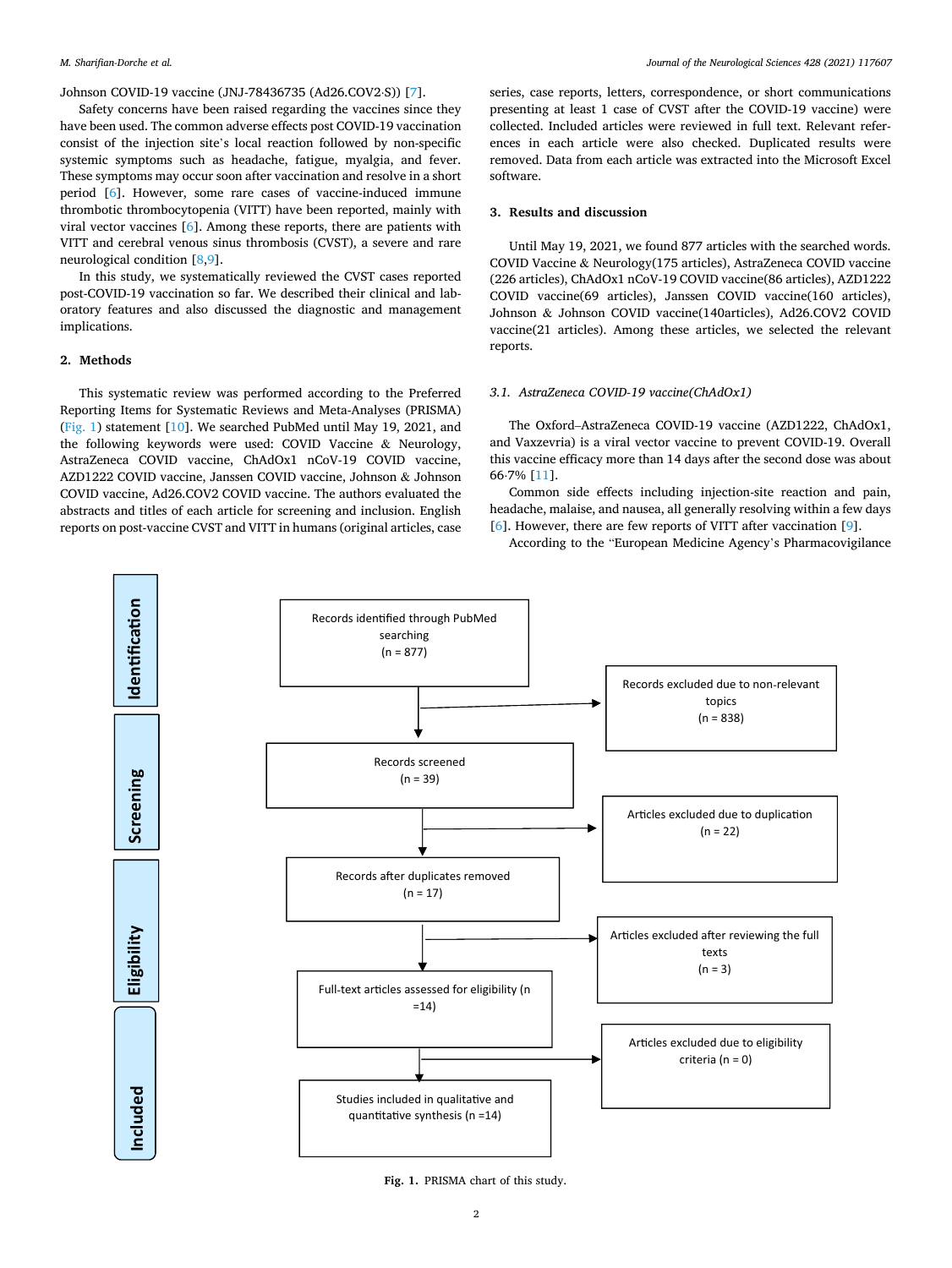#### *M. Sharifian-Dorche et al.*

Risk Assessment Committee," from the 34 million people that received the AstraZeneca COVID-19 vaccine in the European Economic Area and the United Kingdom as of April 4, 2021, 169 cases of CVST and 53 cases of splanchnic vein thrombosis were reported. Most of these cases occurring within the first two weeks of vaccination and in women *<*60 years [[6](#page-7-0)].

[Table 1](#page-3-0) summarizes the articles that report CVST, associated venous infarct and hemorrhagic stroke, arterial infarct and ICH (intracerebral hemorrhage), and VITT after the AstraZeneca COVID-19 vaccine. In this group, we found 12 articles, which present the clinical features of 41(36 CVST, 4 infarctions, 1 ICH) patients. Among 36 patients with CVST, 16 patients had an ICH and/or Subarachnoid Hemorrhage (SAH) (44%). From all reported cases (41 patients), 18 patients (44%) died.

#### *3.2. Johnson & Johnson COVID-19 vaccine (Ad26.COV2)*

Johnson & Johnson COVID-19 vaccine is a viral vector vaccine based on a human adenovirus. It has been modified to contain the gene for making the spike protein of the SARS-CoV-2 that causes COVID-19 [\[24](#page-7-0)].

The vaccine's efficacy is about 66.1%against symptomatic moderate and severe SARS-CoV-2 infection and about 85.4% against hospitalization or death [\[25](#page-7-0)].

Common side effects after vaccination include injection site reactions, fever, chills, and malaise, but there are rare reports of venous thrombosis after vaccination [\[26](#page-7-0)].

[Table 2](#page-5-0) summarizes the articles which report CVST and associated venous infarct and hemorrhagic stroke and VITT after Johnson & Johnson COVID-19 vaccine. In this group, we found 2 articles that present 13 patients. All of these patients were females. Among 13 reported patients with CVST, 8 patients had ICH/SAH (61%).

#### *3.3. CVST*

In general, CVST affects young adults, especially young women. In most cases, the patients have an identifiable risk factor for thrombosis, such as pregnancy, puerperium, autoimmune diseases, oral contraceptives, etc. [28–[31\]](#page-7-0). Diagnosis might be challenging at times. The symptoms of CVST may mimic other neurological disorders and might reflect the location of the involved vein or sinus [\[30](#page-7-0)]. However, headache is a frequent symptom and present in the majority of the patients [[28\]](#page-7-0). With the progression of the disease, patients may develop focal neurological deficits due to venous infarction and seizure, which is more common in CVST compared to the other subtypes of stroke. With timely diagnosis and treatment, full recovery might happen [\[32](#page-8-0)].

Infection with SARS-Cov-2 has also been shown to contribute to the development of CVST in multiple studies [[8](#page-7-0),[32\]](#page-8-0).

# *3.4. History and clinical characteristics of reported cases of CVST associated with VITT*

Thrombotic thrombocytopenia after vaccination is not a new event in the history of vaccination [\[33](#page-8-0)]. One of the first reports was from Brown et al. in 1973, who reported thrombotic thrombocytopenia after influenza vaccination [[34\]](#page-8-0). There are also other reports of similar events after H1N1, Rabies, and pneumococcal vaccination [\[35](#page-8-0)–38]. in these reports, corticosteroids, plasmapheresis, and rituximab were suggested as treatment options. However, CVST was not reported in these patients [[34,37](#page-8-0)].

SARS-CoV-2 VITT is a newly described phenomenon post-viral vector COVID-19 vaccines. In contrast to the previous reports of thrombotic thrombocytopenia after vaccination, in these patients, cases of CVST have been reported post-COVID-19 vaccines.

In this study, all reported cases of VITT and CVST are announced after AstraZeneca (ChAdOx1) and Johnson & Johnson (Ad26.COV2) vaccination. The majority of reported patients with CVST associated with VITT were females, 54 cases reported in total (49 cases of CVST, 4

cases of infarction, and 1 case of ICH), 36 females, 9 males, and 9 unknown sex. Oral contraceptives (2 cases), Contraceptive vaginal ring (1 case), Hormone-replacement therapy (1 case), and Obesity (6 patients) were the most relevant predisposing conditions in the patients.

Symptom onset occurred within one week after the first dose of vaccination (Range: 4–19 days). Headache was the most frequent presenting symptom in the patients with CVST. In addition, other symptoms such as malaise, vomiting, lethargy, loss of consciousness, blurred vision, hemiparesis, abdominal pain, and back pain were reported in some patients. Abdominal pain and back pain were reported in the patient with concurrent portal vein thrombosis.

Subarachnoid hemorrhage (SAH) and intracerebral hemorrhage (ICH) were seen as consequences of CVST in a large group of patients (24 patients, 49% of the patients with CVST). Middle cerebral artery (MCA) infarct was reported in 4 patients after the ChAdOx1 nCoV-19 vaccine (AstraZeneca) [\(Tables 1 and 2](#page-3-0)).

Pulmonary embolism, splanchnic vein thrombosis, lower extremity deep venous thrombosis, bilateral adrenal hemorrhage, portal vein thrombosis, iliofemoral vein thrombosis, internal jugular vein thrombosis, and Ischemic bowel infarct are other sites of thrombosis in the reported patients [\(Tables 1 and 2](#page-3-0)).

Platelet count was between 5 and 127 cells $\times 10^9$ /l, and PF4 IgG Assay and d-Dimer were positive in most reported cases. Among 54 patients evaluated in this study, at least 21 (38.8%) patients died (19 cases of CVST(39%), one case of infarction (25%), and one case of ICH) ([Tables 1 and 2\)](#page-3-0). Such a high mortality rate among CVST patients indicates the importance of early diagnosis and treatment of CVST and VITT post-COVID-19 vaccination [\[12](#page-7-0)].

# *3.5. Pathophysiology*

VITT clinically resembles spontaneous autoimmune heparin-induced thrombocytopenia (HIT). HIT is caused by platelet-activating immunoglobulin G (IgG) antibodies against platelet factor 4 (PF4) complexed with heparin. This complex then binds to the platelet FcRγIIA receptors and causes platelet activation and formation of platelet microparticles [[39\]](#page-8-0). These microparticles initiate the formation of blood clots and inducing a prothrombotic cascade, which consequently decreases platelet count and causes thrombocytopenia. Moreover, the reticuloendothelial system, particularly the spleen, removes the antibody-coated platelets and aggravates thrombocytopenia [\[6,20](#page-7-0)[,39](#page-8-0),[40\]](#page-8-0).

It has also been demonstrated that some patients present with clinical symptoms and laboratory features of HIT despite not having previously received heparin and recognized as spontaneous autoimmune HIT. Sera from these patients contain antibodies that activate platelets strongly even in the absence of heparin. Most reported spontaneous HIT patients had preceding orthopedic surgery (release of knee cartilage glycosaminoglycans or RNA, owing to tourniquet-related cell damage) or infection (exposure to microorganism) [[41\]](#page-8-0).

AstraZeneca COVID vaccine(ChAdOx1) and Johnson & Johnson (Ad26.COV2) vaccines contain replication-incompetent adenoviral vectors; chimpanzee ChAdOx1 and human Ad26.COV2⋅S respectively. These two factors encode the spike glycoprotein on SARS-CoV-2 [\[32](#page-8-0)].

Interactions between the vaccine and platelets or PF4 could play a role in the pathogenesis of VITT. The possible explanation for this phenomenon is that the free DNA in the vaccines could bind to PF4 and trigger these PF4-reactive autoantibodies in the VITT setting [\[19](#page-7-0)] ([Fig. 2\)](#page-5-0).

An important observation in VITT post-COVID-19 vaccination is the preponderance of thrombosis in the cerebral venous sinuses. Although HIT is a prothrombotic condition, it has not been reported to preferentially present in association with CVST. Moreover, brain imaging of the patients with post-COVID-19 vaccination associated with VITT and CVST detected a high rate (49% in this study) of ICH and SAH [\[20](#page-7-0)].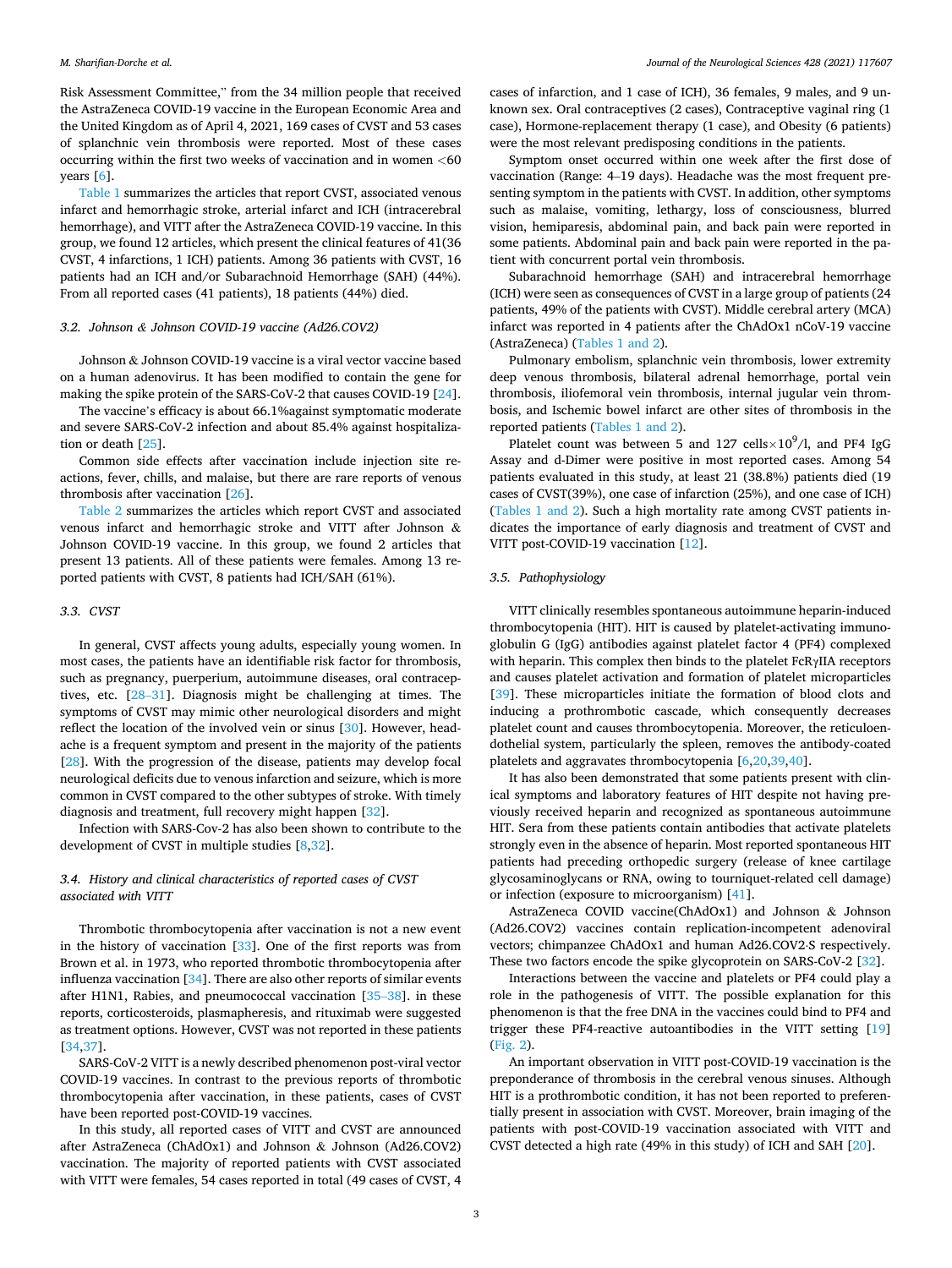# <span id="page-3-0"></span>**Table 1**

Clinical and laboratory findings of the patients with thromboembolic events after vaccination with The Oxford–AstraZeneca COVID-19 vaccine. F: Female, M: Male, N/ A: not applicable, CVST: cerebral venous sinus thrombosis, MCA: Middle cerebral artery, ICH: Intracerebral Hemorrhage, SAH: Subarachnoid hemorrhage, PF4: Platelet Factor4.  $\overline{\phantom{0}}$ 

| No               | Authors                    | Total no./sex/age                                                                 | Preexisting conditions<br>/ medications                                                                                                                 | Time from<br>vaccination<br>(days) | Clinical<br>presentations                                                                                                       | Imaging findings                                                                                                                                                                                                                                                                                                                                                                                  | Lab findings                                                                                                                                                                                            | Outcome                                                        |
|------------------|----------------------------|-----------------------------------------------------------------------------------|---------------------------------------------------------------------------------------------------------------------------------------------------------|------------------------------------|---------------------------------------------------------------------------------------------------------------------------------|---------------------------------------------------------------------------------------------------------------------------------------------------------------------------------------------------------------------------------------------------------------------------------------------------------------------------------------------------------------------------------------------------|---------------------------------------------------------------------------------------------------------------------------------------------------------------------------------------------------------|----------------------------------------------------------------|
| $\mathbf{1}$     | Scully et al.<br>$[12]$    | 11 F<br>Mean age: 39.3<br>(Range: 26-55)<br>5 M<br>Mean age: 32<br>(Range: 21-48) | N/A                                                                                                                                                     | 11.7<br>(Range: 6-19)<br>days      | N/A                                                                                                                             | 13 CVST (In 2 cases<br>with ICH and 1<br>with SAH)<br>2 MCA infarct<br>1 ICH(with PVT<br>and AAT)<br>Additional findings<br>in addition to<br>CVST:<br>ICH<br><b>SAH</b><br>PVT(portal vein<br>thrombosis),<br>PE(pulmonary<br>embolism),<br>Ischemic bowel<br>infarct,<br>AAT(acute aortic<br>thrombosis),<br><b>IJVT</b> (internal<br>jugular vein<br>thrombosis),<br>Thrombosis in the<br>lung | Platelet count: Mean:<br>48<br>(Range: 7-113)<br>cells $\times 10^9/1$<br>PF4 IgG Assay: Done in<br>10 cases, 9 Positive<br>and 1 Negative<br>d-Dimer:<br>Positive in 13 cases<br>and 3 cases not done. | Alive:11<br>patients<br>Died: 5<br>Patients (4<br>CVST, 1 ICH) |
| $\boldsymbol{2}$ | Schultz et al.<br>$[13]$   | 4 F Mean age: 43<br>Range: 37-54)                                                 | Hypertension<br>oral contraceptive pill<br>$(OCP)$ ,<br>Contraceptive vaginal<br>ring,<br>Hormone-replacement<br>Therapy,<br>Antihypertensive<br>agents | 8.7<br>(Range: 7-10)<br>days       | Headache (in all<br>cases), visual<br>disturbances,<br>drowsiness,<br>abdominal pain,<br>Hemiparesis                            | CVST in: Cortical<br>veins, transverse<br>sinus, sigmoid<br>sinus, Inferior<br>sagittal sinus,<br>vein of Galen and<br>straight sinus all<br>with ICH                                                                                                                                                                                                                                             | Platelet count: Mean:<br>31.2<br>(Range:19-70)<br>cells $\times 10^9/1$<br>PF4 IgG Assay:<br>Positive in all cases<br>d-Dimer:Positive in all<br>cases                                                  | Alive:3<br>patients<br>Died: 1<br>Patient                      |
| 3                | Bayas et al.<br>$[14]$     | 55 y/o F                                                                          |                                                                                                                                                         | 10 days                            | conjunctival<br>congestion, retro-<br>orbital pain, and<br>diplopia                                                             | <b>Bilateral superior</b><br>ophthalmic vein<br>thrombosis<br>Ischemic stroke in<br>the left parietal<br>lobe, MCA territory                                                                                                                                                                                                                                                                      | Platelet count: 30<br>cells $\times 10^9/1$<br>PF4 IgG Assay:<br>Negative                                                                                                                               | Alive                                                          |
| 4                | Blauenfeldt<br>et al. [15] | 60 y/o F                                                                          | Hashimoto's<br>thyroiditis and<br>Hypertension                                                                                                          | 9 days                             | left-sided weakness,<br>eye deviation to the<br>right                                                                           | Right MCA infarct                                                                                                                                                                                                                                                                                                                                                                                 | Platelet count: drops to<br>5 cells $\times 10^9/1$<br>PF4 IgG Assay:<br>Positive<br>d-Dimer: Positive                                                                                                  | Died                                                           |
| 5                | Castelli et al.<br>$[16]$  | 50 y/o M                                                                          |                                                                                                                                                         | 11 days                            | Headache<br>Deviation of the<br>right buccal rim<br>loss of strength in<br>the right lower limb<br>Slight visual<br>impairment. | <b>CVST</b><br>In left transverse<br>and sigmoid<br>sinuses<br>And<br>ICH                                                                                                                                                                                                                                                                                                                         | Platelet count: 20<br>cells $\times 10^9/1$<br>d-Dimer:<br>Positive                                                                                                                                     | Died                                                           |
| 6                | D'Agostino<br>et al. [17]  | 54 y/o F                                                                          | Meniere's disease                                                                                                                                       | 12 days                            | left side weakness                                                                                                              | <b>CVST</b><br>multiple subacute<br>intra-axial<br>hemorrhages in<br>atypical locations<br>SAH<br>acute basilar<br>thrombosis<br>superior sagittal<br>sinus thrombosis<br>non-occlusive<br>thrombosis of the<br>vein of Galen<br>myocardial<br>infarction<br>thrombus within<br>the aortic arch and<br>left portal branch<br>and right                                                            | Thrombocytopenia<br>d-Dimer: Positive                                                                                                                                                                   | Died                                                           |

(*continued on next page*)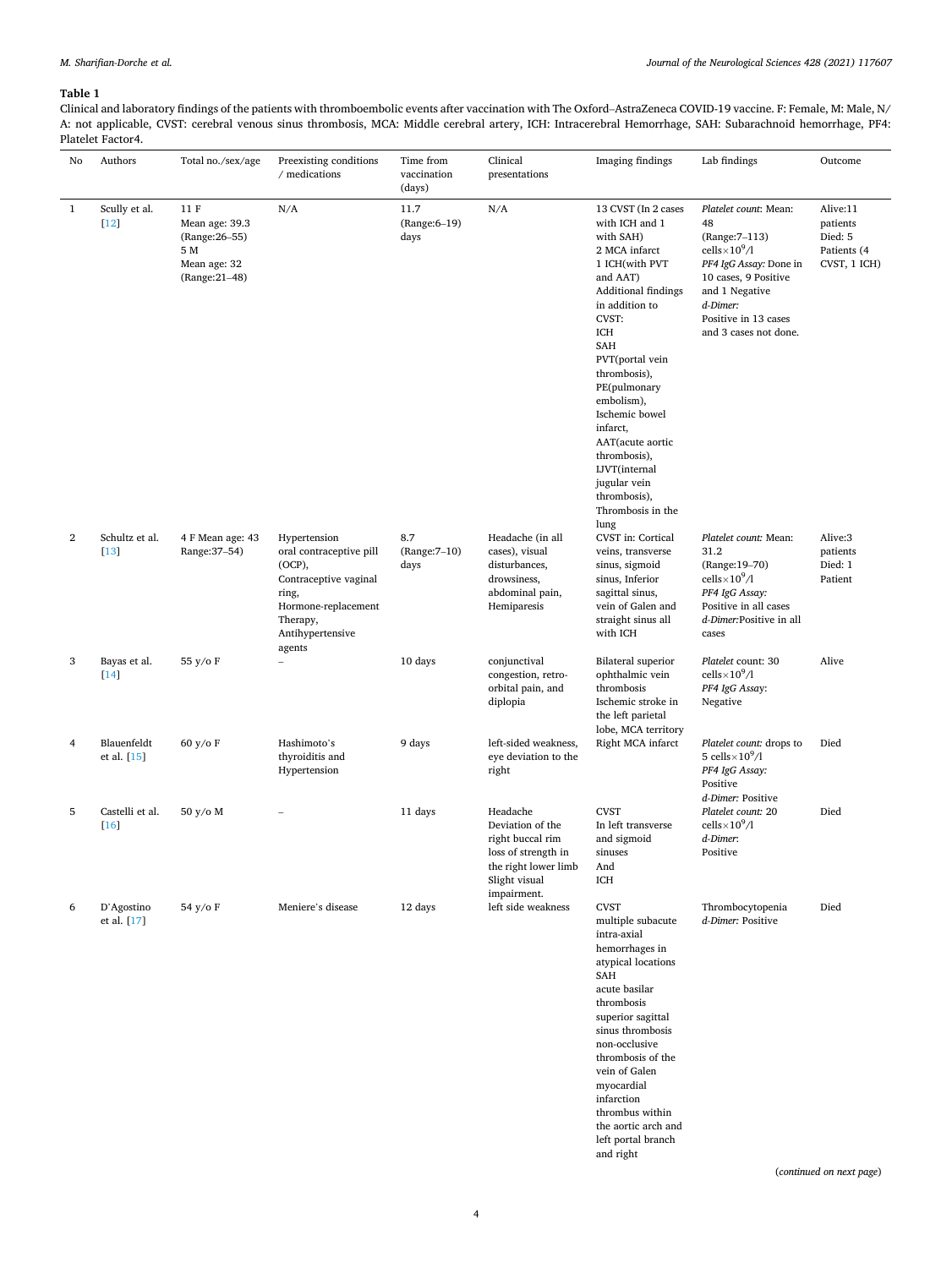*M. Sharifian-Dorche et al.* 

# *Journal of the Neurological Sciences 428 (2021) 117607*

# **Table 1** (*continued* )

| No | Authors                                | Total no./sex/age                                       | Preexisting conditions<br>/ medications                                                                                                    | Time from<br>vaccination     | Clinical                                                                   | Imaging findings                                                                                                                                                         | Lab findings                                                                                                                                                         | Outcome                                                           |
|----|----------------------------------------|---------------------------------------------------------|--------------------------------------------------------------------------------------------------------------------------------------------|------------------------------|----------------------------------------------------------------------------|--------------------------------------------------------------------------------------------------------------------------------------------------------------------------|----------------------------------------------------------------------------------------------------------------------------------------------------------------------|-------------------------------------------------------------------|
|    |                                        |                                                         |                                                                                                                                            | (days)                       | presentations                                                              |                                                                                                                                                                          |                                                                                                                                                                      |                                                                   |
| 7  | Franchini                              | 50 y/o M                                                | $\overline{a}$                                                                                                                             | 7 days                       | Headache                                                                   | suprahepatic vein<br>and Bilaterally,<br>adrenal<br>hemorrhage<br>CVST in left                                                                                           | Platelet count: 15                                                                                                                                                   | Died                                                              |
|    | et al. [18]                            |                                                         |                                                                                                                                            |                              |                                                                            | transverse and<br>sigmoid sinuses<br>intra-parenchymal<br>hemorrhage in the<br>left cerebral<br>hemisphere                                                               | cells $\times 10^9/1$<br>PF4 IgG Assay:<br>Positive<br>d-Dimer: Positive                                                                                             |                                                                   |
| 8  | Greinacher<br>et al. [19]              | 9 Patients                                              | 1 case with chronic<br>neurological disorder<br>1 case with type 1 von<br>Willebrand disease and<br>positive anticardiolipin<br>antibodies | 9.3<br>(Range: 5-16)<br>days |                                                                            | 9 CVST<br>Pulmonary<br>embolism<br>splanchnic -vein<br>thrombosis<br>Aortoiliac<br>thrombosis<br>intra-ventricular,<br>iliofemoral vein,<br>Multiple organ<br>thromboses | Platelet count: 27.3<br>cells $\times$ 10 <sup>9</sup> /1 (Range<br>$8 - 75$<br>PF4 IgG Assay: 7<br>Positive<br>2 unknown<br>d-Dimer: Positive in all<br>cases       | 5 Died<br>1 Unknown<br>3 Alive                                    |
| 9  | Mehta et al.<br>[20]                   | 2 M<br>Mean Age: 28.5<br>y/o (Range:<br>$25 - 32$       | Primary sclerosing<br>cholangitis                                                                                                          | 7.5 days (6-9)               | Headache                                                                   | CVST in Superior<br>sagittal sinus,<br>cortical veins, and<br>Superior sagittal<br>sinus<br>With ICH and SAH                                                             | Platelet count: 24.5<br>cells $\times$ 10 <sup>9</sup> /l (Range<br>$19 - 30$<br>PF4 IgG Assay: 1<br>Positive<br>1 unknown<br>d-Dimer: 1 Positive<br>1 unknown       | 2 Died                                                            |
| 10 | Wolf et al.<br>[21]                    | 3F<br>34.6 y/o(Range:<br>$22 - 46$                      |                                                                                                                                            | 6.3 days $(4-8)$             | Headache in all<br>cases<br>epileptic seizure<br>aphasia and<br>hemianopia | <b>CVST</b><br>In ascending<br>cerebral veins,<br>superior sagittal<br>sinus, transverse<br>sinus, and also<br>sigmoid sinus<br>with ICH and SAH                         | Platelet count: 75.5<br>cells $\times$ 10 <sup>9</sup> /l (Range<br>$60 - 92$<br>PF4 IgG Assay:<br>Positive<br>d-Dimer: Positive                                     | All Alive                                                         |
| 11 | Bjørnstad-<br>Tuveng TH<br>et al. [22] | 30s y/o F                                               | Mild preeclampsia in a<br>previous pregnancy                                                                                               | 7 days                       | Headache                                                                   | CVST in Transverse<br>sinus, frontal lobe,<br>and pulmonary<br>artery.<br>With ICH<br>And SAH                                                                            | Platelet count: 37<br>cells $\times 10^9/1$<br>PF4 IgG Assay:<br>Positive<br>d-Dimer: Positive                                                                       | Died                                                              |
| 12 | Tobaiqy et al.<br>[23]                 | Age<br>between:18-64<br>1F                              | N/A                                                                                                                                        | N/A                          | N/A                                                                        | CVST,<br>With ICH<br>And pulmonary<br>embolism<br>peripheral artery<br>thrombosis                                                                                        | N/A                                                                                                                                                                  | Not Resolved<br>(Unknown)                                         |
|    | Total                                  | 41<br>In 32 patients, sex<br>was reported (23<br>F, 9 M |                                                                                                                                            | 7 days<br>Range (4-19)       | Headaches most<br>frequent                                                 | CVST:36<br>MCA infarct: 4<br>ICH:1<br>(CVST+ICH/SAH:<br>16)                                                                                                              | Platelet count: 39<br>cells $\times$ 10 <sup>9</sup> /1 (5–113)<br>PF4 IgG Assay:<br>Positive: 27<br>Negative: 2<br>Unknown:11<br>d-Dimer: Positive: 35<br>Unknown:5 | Alive:21<br>Died:18(16<br>CVST, 1 ICH,<br>1 Infarct)<br>Unknown:2 |

# *3.6. Diagnosis*

Despite the high mortality associated with VITT and CVST post-COVID-19 vaccination, prompt recognition and early management will likely lead to better neurological outcomes. Key diagnostic criteria of VITT include the following items (must meet all four criteria):

- 1- The patient has received the AstraZeneca COVID (ChAdOx1) or Johnson & Johnson (Ad26.COV2) vaccines within the last 30 days (between 4 and 30 days).
- 2- Presence of moderate to severe thrombocytopenia. However, in some cases, this thrombocytopenia may be mild, particularly in the beginning stages of VITT.
- 3- The presence of thrombosis often in the forms of CVST (Patients may present with headache) or splanchnic veins thrombosis(patients may present with abdominal or back pain (or both) and nausea and vomiting). Arterial thrombosis occurs less commonly.
- 4- Positive PF4 "HIT" (heparin-induced thrombocytopenia) ELISA [\[42](#page-8-0)].

Despite transient headaches being a common adverse effect of vaccination, if a patient has a continuing headache, blurred vision, petechiae, easy bruising, or bleeding after AstraZeneca COVID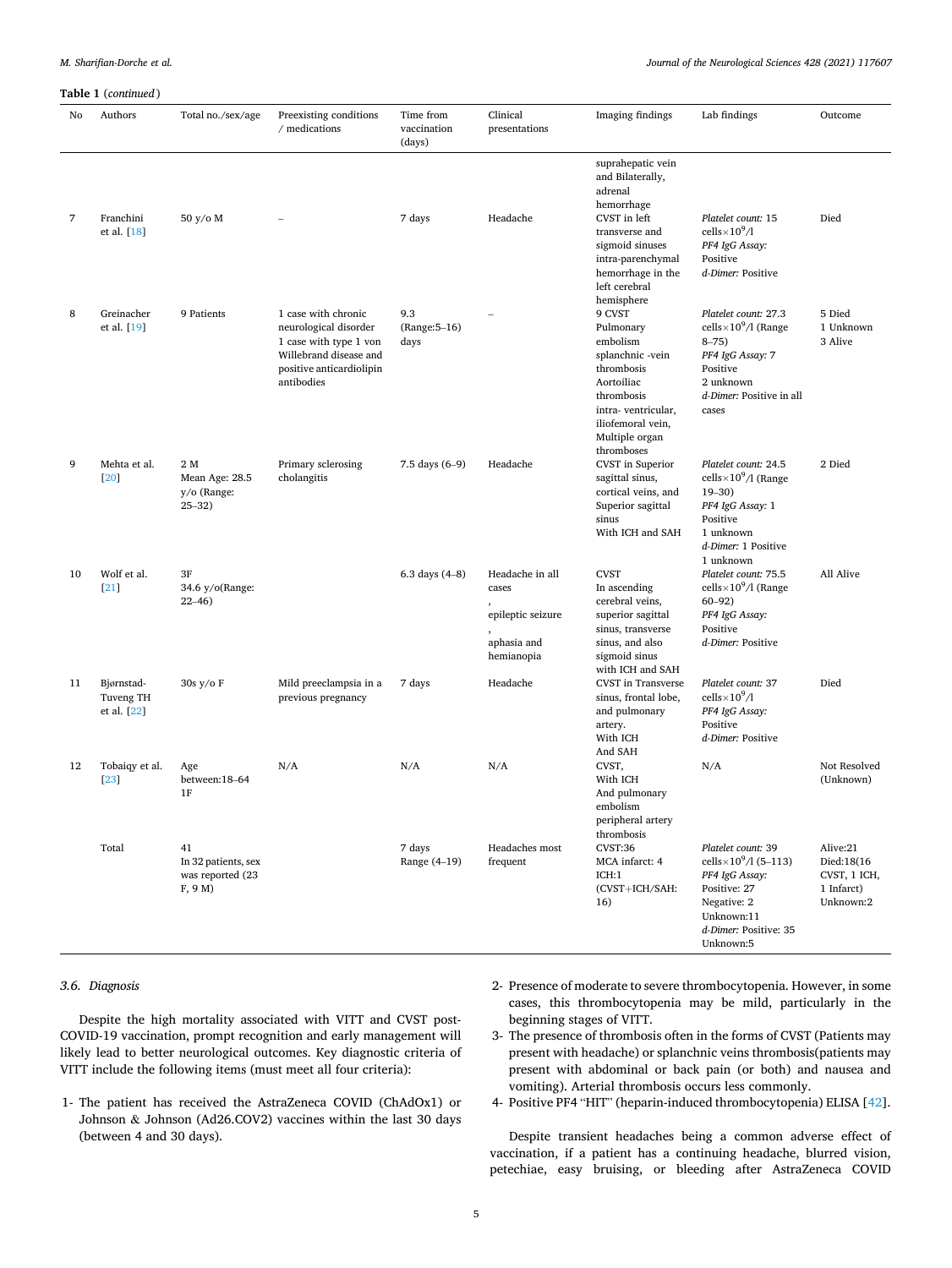# <span id="page-5-0"></span>**Table 2**

Reports of CVST post-Johnson & Johnson COVID-19 vaccination. F: Female, M: Male, N/A: not applicable, CVST: cerebral venous sinus thrombosis, ICH: Intracerebral Hemorrhage, PF4: Platelet Factor4.

| No           | Authors                   | Total no.<br>sex/age            | Preexisting<br>conditions /<br>Medications                                       | Time from<br>vaccination<br>(days) | Clinical presentations                                                                                                                                                                                                   | Imaging findings                                                                                                                                                                                                                                                                                                | Lab findings                                                                                                                                                                         | Outcome                                                                                                                                           |
|--------------|---------------------------|---------------------------------|----------------------------------------------------------------------------------|------------------------------------|--------------------------------------------------------------------------------------------------------------------------------------------------------------------------------------------------------------------------|-----------------------------------------------------------------------------------------------------------------------------------------------------------------------------------------------------------------------------------------------------------------------------------------------------------------|--------------------------------------------------------------------------------------------------------------------------------------------------------------------------------------|---------------------------------------------------------------------------------------------------------------------------------------------------|
| $\mathbf{1}$ | See et al.<br>[9]         | 12F<br>8<br>$(18-39)$<br>4(>40) | Obesity in 6<br>patients<br>combined oral<br>contraceptives<br>(OCP)in 1 patient | 8.8 days<br>(Range: 6-13)          | Headache 11 patients<br>Other symptoms:<br>Back pain,<br>Abdominal pain, lethargy,<br>myalgia, nausea, vomiting, fever,<br>dyspnea, chills, photophobia,<br>cognitive impairment, blurred<br>vision, Right side weakness | 12 CVST in:<br>Transverse sinus,<br>sigmoid sinus,<br>straight sinus,<br>superior sagittal<br>sinus,<br>internal jugular vein<br>with 7 patients ICH<br>and and 8 patients<br>with non-CVST<br>including<br>thromboses<br>including:<br>portal vein<br>thrombosis<br>lower extremity<br>deep vein<br>thrombosis | Platelet count:<br>Mean: 45.7<br>(Range: 9-127)<br>cells $\times 10^9/1$<br>PF4 IgG Assay:<br>Done in 11 cases,<br>all Positive<br>d-Dimer:<br>Positive in all<br>patients           | 4 patients were<br>discharged to home.<br>3 patients died.<br>Other:<br>intensive care unit<br>$(ICU)$ care: $3$<br>non-ICU<br>hospitalization: 2 |
| 2            | Muir KL<br>et al.<br>[27] | 48 y/o F                        |                                                                                  | 14 days                            | Malaise and abdominal pain<br>and then<br>Headache                                                                                                                                                                       | CVST in the right<br>transverse<br>And straight<br>sinuses.<br>And ICH<br>And splanchnic<br>-vein thrombosis                                                                                                                                                                                                    | Platelet count:<br>Mean: 13<br>$cells \times 109/1$<br>PF4 IgG Assay:<br>Positive<br>d-Dimer:<br>Positive                                                                            | Critically ill                                                                                                                                    |
|              | Total                     | 13F                             | 6 Patients with<br>Obesity<br>One on OCP                                         | 9.2(Range:<br>$6 - 14$             | Headache most frequent<br>presenting complain                                                                                                                                                                            | 13 CVST<br>$(CVST + ICH/SAH)$ :<br>8)                                                                                                                                                                                                                                                                           | Platelet count:<br>Mean: 43<br>cells $\times 10^9/1$<br>(Range: 9-127)<br>PF4 IgG Assay:<br>Positive in 12<br>cases<br>Unknown in 2<br>cases<br>d-Dimer:<br>Positive in all<br>cases | Discharged: 4<br>Died: 3<br>Critically ill:4<br>non-ICU<br>hospitalization:2                                                                      |



**Fig. 2.** Possible mechanism of VITT after Viral Vector Vaccines. The free DNA in the vaccine could bind to PF4 and trigger platelet-activating immunoglobulin G (IgG) antibodies. This complex then binds to the platelet FcRγIIA receptors and causes platelet activation and formation of platelet microparticles. These microparticles initiate the formation of blood clots and inducing a prothrombotic cascade, which consequently decreases platelet count and causes thrombocytopenia. Moreover, the reticuloendothelial system, particularly the spleen, removes the antibody-coated platelets and aggravates thrombocytopenia. PF4: Platelet Factor 4, IgG: immunoglobulin G. Created in [BioRender.com](http://BioRender.com) by MN.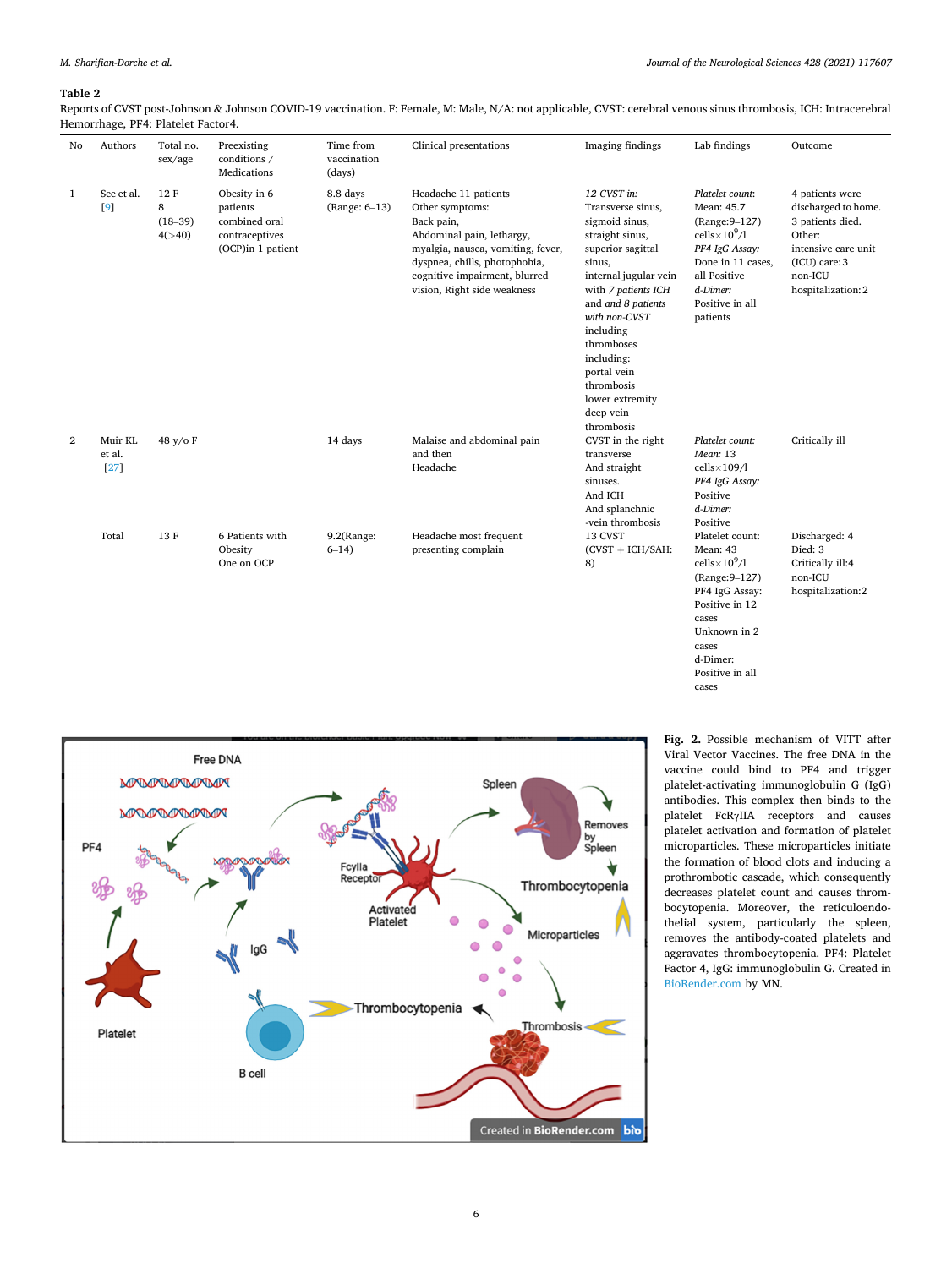<span id="page-6-0"></span>(ChAdOx1) or Johnson & Johnson (Ad26.COV2), CVST after VITT should be considered [\[42](#page-8-0)].

# *3.7. Recommended evaluations and laboratory workups*

In patients with suspected CVST, computed tomography venogram (CTV) or magnetic resonance imaging venogram(MRV) are diagnostic tools with high accuracy rates [\[30](#page-7-0)]. For detecting the thrombosis in the other sites, appropriate imaging based on signs/symptoms should be obtained [\[42](#page-8-0)].

Laboratory workups should include; complete blood count (CBC) and

*Journal of the Neurological Sciences 428 (2021) 117607*

peripheral blood smear, Fibrinogen and D-dimer levels, a prothrombin time(PT), partial thromboplastin time(PTT), and PF4-ELISA (HIT assay) [[32\]](#page-8-0).

If a patient presents with thrombosis and a normal platelet count post-AstraZeneca COVID (ChAdOx1) or Johnson & Johnson (Ad26. COV2) vaccination, early stages of VITT should be considered [\[42](#page-8-0)].

*3.8. Treatment strategies* 

In suspected patients, the use of heparin should be avoided until VITT has been ruled out [\[42](#page-8-0)]. Close collaboration among vascular

A patient with history of AstraZeneca COVID (ChAdOx1) or Johnson & Johnson (Ad26.COV2) vaccination within last 4-30 days who came with:

- 1- Continuing Headache
- 2- Blurred vision, or other focal neurological signs and symptoms suggestive of CVST
- 3- Petechiae, easy bruising, or bleeding with no history of heparin exposure



- 1- Avoid Heparin and platelet transfusion
- 2- Collaboration among vascular neurologists, hematologists, and other consultants with expertise in managing systemic thrombosis. (with special attention to the possibility of thrombosis in the other sites such as portal vein if the patient has any relevant symptoms)
- 3- IVIG (1 g/kg body weight) daily for 2 days after PF4 antibodies have been sent.
- 4- Use of non-heparin anticoagulants for treatment of thrombosis

**Fig. 3.** Approach to the patients with CVST and VITT. CTV: computed tomography venography, MRV: Magnetic Resonance Venography, CBC: Complete Blood Count, INR: international normalized ratio, PTT: Partial Thromboplastin Time, PF4: Platelet Factor4, HIT: Heparin-induced thrombocytopenia.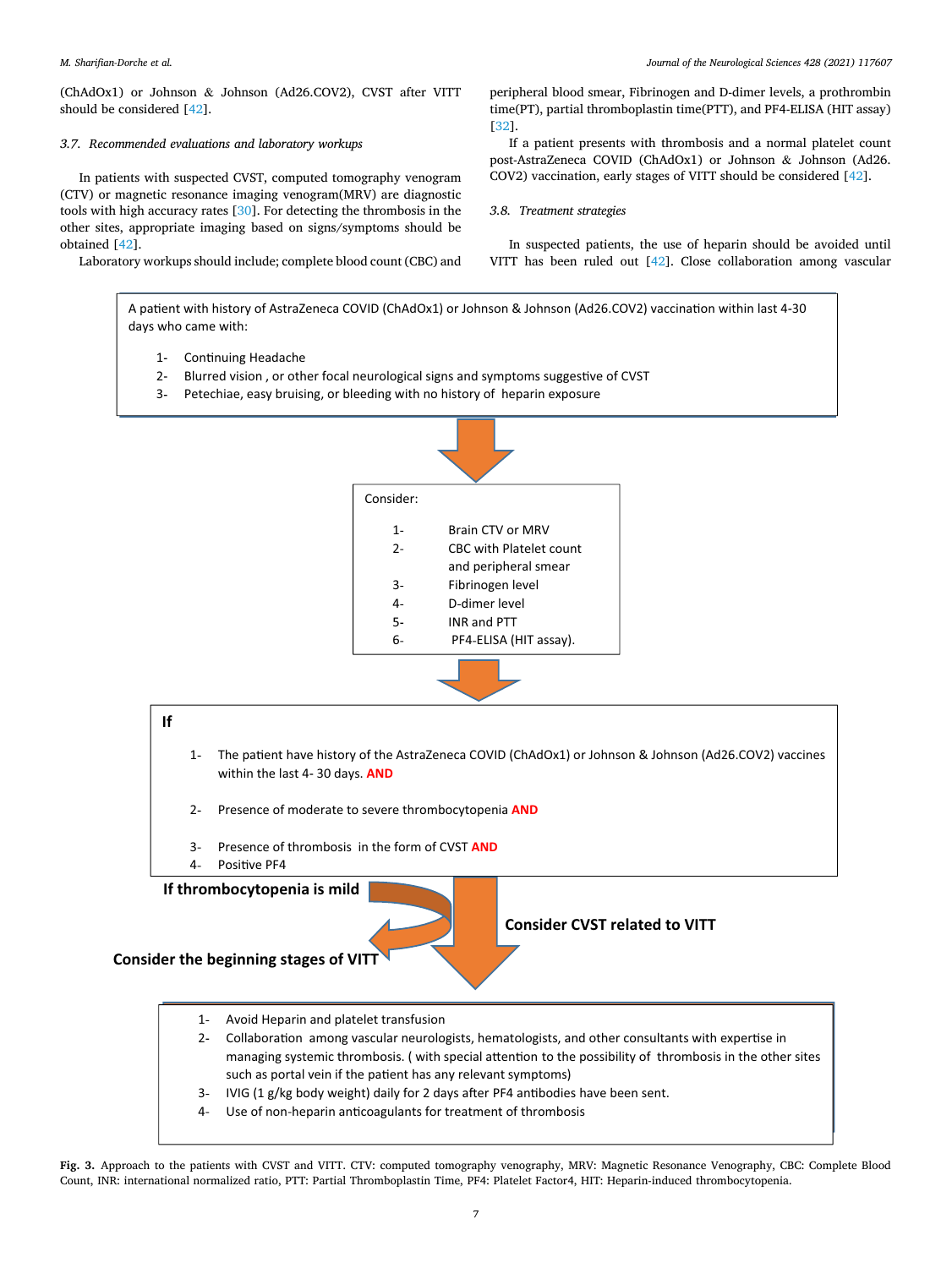<span id="page-7-0"></span>neurologists, hematologists, and other consultants with relevant expertise is the cornerstone of managing VITT-associated systemic thrombosis and CVST [\[32](#page-8-0)]. Despite very limited data on treatment strategies, administration of intravenous immunoglobulin(IVIG) (1 g/kg body weight) daily for two days has been recommended after PF4 antibodies have been sent [[32\]](#page-8-0). IVIG impedes antibody-mediated platelet clearance and may also down-regulate platelet activation by blocking platelet FcRγIIA receptors [\[40](#page-8-0)]. Some experts recommended using high-dose glucocorticoids, which may improve the platelet count within days [\[40](#page-8-0)].

Plasmapheresis could potentially be another treatment option that could temporarily reduce pathologic antibodies and correct coagulopathy [12].

Platelet transfusion should be avoided due to the risk of further antibody-mediated platelet activation and coagulopathy [12].

Use of non-heparin anticoagulants, including direct oral factor Xa inhibitors (Apixaban, Rivaroxaban), direct thrombin inhibitors (Argatroban, Bivalirudin), and Indirect (antithrombin-dependent) factor Xa inhibitors: Danaparoid, Fondaparinux, at therapeutic anticoagulant dosage might be considered [19]. In severe thrombocytopenia (i.e., *<*20,000 per mm3) or low fibrinogen levels, dosing strategy may require alteration [[32\]](#page-8-0). In critically ill patients, parenteral agents with a short half-life are preferred [19[,32](#page-8-0)]. Even in the presence of secondary ICH, anticoagulation should be used in CVST to prevent progressive thrombosis [[32\]](#page-8-0).

Once there is full platelet count recovery, and no other contraindications, direct oral anticoagulants or vitamin K antagonists have been suggested for subacute/chronic management [[32\]](#page-8-0) [\(Fig. 3](#page-6-0)).

#### *3.9. Risks and benefits of vaccination*

There is approximately 1 to 2% risk of mortality and several potential long-term sequelae in COVID-19 patients [4[,43](#page-8-0)]. In patients with chronic underlying diseases or patients on particular medications, this rate might be even higher [\[44](#page-8-0)]. Conversely, Vaccination has a significant effect on the prevention of severe SARS-Cov-2 infection and ensuing complications [25] with an extremely low rate of severe complications. As initially estimated, the incidence of VITT is perhaps 1 case per 100,000 vaccine exposures [\[40](#page-8-0)]. Consequently, COVID-19 vaccination should be strongly encouraged given benefits outweigh its potential risks [\[40](#page-8-0)]. However, monitoring of the vaccines' adverse effects is essential and should be performed by the health authorities.

# **4. Conclusion**

Health care providers should be aware of clinical presentations, pathophysiology, diagnostic criteria, and management strategies of CVST associated with VITT post-COVID-19 vaccination. Despite being very rare, this phenomenon is serious and potentially fatal. Promote diagnosis and quick initiation of the appropriate treatment may help to provide patients with a better neurological outcome [22].

#### **Declaration of Competing Interest**

None.

## **References**

- [1] [F. Vahabizad, M. Sharifian Dorche, P. Mohammadi, K. Khatibi, A. Mowla, COVID-](http://refhub.elsevier.com/S0022-510X(21)00301-4/rf0005)[19-related acute ischemic stroke in young adults: what is the optimal](http://refhub.elsevier.com/S0022-510X(21)00301-4/rf0005)  [antithrombotic regimen for secondary prevention? J. Neurol. Res. 10 \(5\) \(2020\)](http://refhub.elsevier.com/S0022-510X(21)00301-4/rf0005)  203–[206.](http://refhub.elsevier.com/S0022-510X(21)00301-4/rf0005)
- [2] [A. Mowla, Stroke care during the COVID-19 pandemic; a global challenge, Iran J.](http://refhub.elsevier.com/S0022-510X(21)00301-4/rf0010)  [Med. Sci. 45 \(5\) \(2020\) 323](http://refhub.elsevier.com/S0022-510X(21)00301-4/rf0010)–324.
- [3] [A. Mowla, S. Sizdahkhani, M. Sharifian-Dorche, P. Selvan, B.A. Emanuel, M.](http://refhub.elsevier.com/S0022-510X(21)00301-4/rf0015)  [S. Tenser, et al., Unusual pattern of arterial macrothrombosis causing stroke in a](http://refhub.elsevier.com/S0022-510X(21)00301-4/rf0015)  [young adult recovered from COVID-19, J. Stroke Cerebrovasc. Dis. 29 \(12\) \(2020\)](http://refhub.elsevier.com/S0022-510X(21)00301-4/rf0015)  [105353.](http://refhub.elsevier.com/S0022-510X(21)00301-4/rf0015)
- [4] [M. Sharifian-Dorche, P. Huot, M. Osherov, D. Wen, A. Saveriano, P.S. Giacomini, et](http://refhub.elsevier.com/S0022-510X(21)00301-4/rf0020)  [al., Neurological complications of coronavirus infection; a comparative review and](http://refhub.elsevier.com/S0022-510X(21)00301-4/rf0020)  [lessons learned during the COVID-19 pandemic, J. Neurol. Sci. 417 \(2020\) 117085.](http://refhub.elsevier.com/S0022-510X(21)00301-4/rf0020)
- [5] [S. Shahjouei, M. Anyaehie, E. Koza, G. Tsivgoulis, S. Naderi, A. Mowla, et al., SARS-](http://refhub.elsevier.com/S0022-510X(21)00301-4/rf0025)[CoV-2 is a culprit for some, but not all acute ischemic strokes: a report from the](http://refhub.elsevier.com/S0022-510X(21)00301-4/rf0025)  [multinational COVID-19 stroke study group, J. Clin. Med. 10 \(5\) \(2021\).](http://refhub.elsevier.com/S0022-510X(21)00301-4/rf0025)
- [6] [A.F. Hernandez, D. Calina, K. Poulas, A.O. Docea, A.M. Tsatsakis, Safety of COVID-](http://refhub.elsevier.com/S0022-510X(21)00301-4/rf0030)[19 vaccines administered in the EU: should we be concerned? Toxicol. Rep. 8](http://refhub.elsevier.com/S0022-510X(21)00301-4/rf0030) [\(2021\) 871](http://refhub.elsevier.com/S0022-510X(21)00301-4/rf0030)–879.
- [7] [D. Calina, A.O. Docea, D. Petrakis, A.M. Egorov, A.A. Ishmukhametov, A.](http://refhub.elsevier.com/S0022-510X(21)00301-4/rf0035)  [G. Gabibov, et al., Towards effective COVID19 vaccines: updates, perspectives and](http://refhub.elsevier.com/S0022-510X(21)00301-4/rf0035)  [challenges \(review\), Int. J. Mol. Med. 46 \(1\) \(2020\) 3](http://refhub.elsevier.com/S0022-510X(21)00301-4/rf0035)–16.
- [8] [V.R. Ostovan, R. Foroughi, M. Rostami, M. Almasi-Dooghaee, M. Esmaili, A.](http://refhub.elsevier.com/S0022-510X(21)00301-4/rf0040)  [A. Bidaki, et al., Cerebral venous sinus thrombosis associated with COVID-19: a](http://refhub.elsevier.com/S0022-510X(21)00301-4/rf0040)  ase series and literature review, J. Neurol. 22 (2021 Feb) 1-12.
- [9] [I. See, J.R. Su, A. Lale, E.J. Woo, A.Y. Guh, T.T. Shimabukuro, et al., US case](http://refhub.elsevier.com/S0022-510X(21)00301-4/rf0045)  [reports of cerebral venous sinus thrombosis with thrombocytopenia after Ad26.](http://refhub.elsevier.com/S0022-510X(21)00301-4/rf0045)  [COV2.S vaccination, March 2 to April 21, 2021, JAMA 325 \(24\) \(2021\)](http://refhub.elsevier.com/S0022-510X(21)00301-4/rf0045)  2448–[2456.](http://refhub.elsevier.com/S0022-510X(21)00301-4/rf0045)
- [10] [B. Hutton, G. Salanti, D.M. Caldwell, A. Chaimani, C.H. Schmid, C. Cameron, et al.,](http://refhub.elsevier.com/S0022-510X(21)00301-4/rf0050)  [The PRISMA extension statement for reporting of systematic reviews incorporating](http://refhub.elsevier.com/S0022-510X(21)00301-4/rf0050)  [network meta-analyses of health care interventions: checklist and explanations,](http://refhub.elsevier.com/S0022-510X(21)00301-4/rf0050)  [Ann. Intern. Med. 162 \(11\) \(2015\) 777](http://refhub.elsevier.com/S0022-510X(21)00301-4/rf0050)–784.
- [11] [M. Voysey, S.A. Costa Clemens, S.A. Madhi, L.Y. Weckx, P.M. Folegatti, P.K. Aley,](http://refhub.elsevier.com/S0022-510X(21)00301-4/rf0055)  [et al., Single-dose administration and the influence of the timing of the booster](http://refhub.elsevier.com/S0022-510X(21)00301-4/rf0055)  [dose on immunogenicity and efficacy of ChAdOx1 nCoV-19 \(AZD1222\) vaccine: a](http://refhub.elsevier.com/S0022-510X(21)00301-4/rf0055)  [pooled analysis of four randomised trials, Lancet 397 \(10277\) \(2021\) 881](http://refhub.elsevier.com/S0022-510X(21)00301-4/rf0055)–891.
- [12] [M. Scully, D. Singh, R. Lown, A. Poles, T. Solomon, M. Levi, et al., Pathologic](http://refhub.elsevier.com/S0022-510X(21)00301-4/rf0060)  [antibodies to platelet factor 4 after ChAdOx1 nCoV-19 vaccination, N. Engl. J.](http://refhub.elsevier.com/S0022-510X(21)00301-4/rf0060) [Med. 384 \(23\) \(2021\) 2202](http://refhub.elsevier.com/S0022-510X(21)00301-4/rf0060)–2211.
- [13] [N.H. Schultz, I.H. Sorvoll, A.E. Michelsen, L.A. Munthe, F. Lund-Johansen, M.](http://refhub.elsevier.com/S0022-510X(21)00301-4/rf0065) [T. Ahlen, et al., Thrombosis and thrombocytopenia after ChAdOx1 nCoV-19](http://refhub.elsevier.com/S0022-510X(21)00301-4/rf0065)  [vaccination, N. Engl. J. Med. 384 \(22\) \(2021\) 2124](http://refhub.elsevier.com/S0022-510X(21)00301-4/rf0065)–2130.
- [14] [A. Bayas, M. Menacher, M. Christ, L. Behrens, A. Rank, M. Naumann, Bilateral](http://refhub.elsevier.com/S0022-510X(21)00301-4/rf0070)  [superior ophthalmic vein thrombosis, ischaemic stroke, and immune](http://refhub.elsevier.com/S0022-510X(21)00301-4/rf0070)  [thrombocytopenia after ChAdOx1 nCoV-19 vaccination, Lancet 397 \(10285\)](http://refhub.elsevier.com/S0022-510X(21)00301-4/rf0070)  [\(2021\), e11.](http://refhub.elsevier.com/S0022-510X(21)00301-4/rf0070)
- [15] [R.A. Blauenfeldt, S.R. Kristensen, S.L. Ernstsen, C.C.H. Kristensen, C.Z. Simonsen,](http://refhub.elsevier.com/S0022-510X(21)00301-4/rf0075) [A.M. Hvas, Thrombocytopenia with acute ischemic stroke and bleeding in a patient](http://refhub.elsevier.com/S0022-510X(21)00301-4/rf0075)  [newly vaccinated with an adenoviral vector-based COVID-19 vaccine, J. Thromb.](http://refhub.elsevier.com/S0022-510X(21)00301-4/rf0075)  [Haemost. 19 \(7\) \(2021\) 1771](http://refhub.elsevier.com/S0022-510X(21)00301-4/rf0075)–1775.
- [16] [G.P. Castelli, C. Pognani, C. Sozzi, M. Franchini, L. Vivona, Cerebral venous sinus](http://refhub.elsevier.com/S0022-510X(21)00301-4/rf0080)  [thrombosis associated with thrombocytopenia post-vaccination for COVID-19, Crit.](http://refhub.elsevier.com/S0022-510X(21)00301-4/rf0080)  [Care 25 \(1\) \(2021\) 137.](http://refhub.elsevier.com/S0022-510X(21)00301-4/rf0080)
- [17] V. D'[Agostino, F. Caranci, A. Negro, V. Piscitelli, B. Tuccillo, F. Fasano, et al.,](http://refhub.elsevier.com/S0022-510X(21)00301-4/rf0085)  [A rare case of cerebral venous thrombosis and disseminated intravascular](http://refhub.elsevier.com/S0022-510X(21)00301-4/rf0085) [coagulation temporally associated to the COVID-19 vaccine administration, J. Pers.](http://refhub.elsevier.com/S0022-510X(21)00301-4/rf0085)  [Med. 11 \(4\) \(2021\)](http://refhub.elsevier.com/S0022-510X(21)00301-4/rf0085).
- [18] [M. Franchini, S. Testa, M. Pezzo, C. Glingani, B. Caruso, I. Terenziani, et al.,](http://refhub.elsevier.com/S0022-510X(21)00301-4/rf0090)  [Cerebral venous thrombosis and thrombocytopenia post-COVID-19 vaccination,](http://refhub.elsevier.com/S0022-510X(21)00301-4/rf0090)  [Thromb. Res. 202 \(2021\) 182](http://refhub.elsevier.com/S0022-510X(21)00301-4/rf0090)–183.
- [19] [A. Greinacher, T. Thiele, T.E. Warkentin, K. Weisser, P.A. Kyrle, S. Eichinger,](http://refhub.elsevier.com/S0022-510X(21)00301-4/rf0095) [Thrombotic thrombocytopenia after ChAdOx1 nCov-19 vaccination, N. Engl. J.](http://refhub.elsevier.com/S0022-510X(21)00301-4/rf0095)  [Med. 384 \(22\) \(2021\) 2092](http://refhub.elsevier.com/S0022-510X(21)00301-4/rf0095)–2101.
- [20] [P.R. Mehta, S. Apap Mangion, M. Benger, B.R. Stanton, J. Czuprynska, R. Arya, et](http://refhub.elsevier.com/S0022-510X(21)00301-4/rf0100)  [al., Cerebral venous sinus thrombosis and thrombocytopenia after COVID-19](http://refhub.elsevier.com/S0022-510X(21)00301-4/rf0100)  [vaccination - a report of two UK cases, Brain Behav. Immun. 95 \(2021\) 514](http://refhub.elsevier.com/S0022-510X(21)00301-4/rf0100)–517.
- [21] [M.E. Wolf, B. Luz, L. Niehaus, P. Bhogal, H. Bazner, H. Henkes, Thrombocytopenia](http://refhub.elsevier.com/S0022-510X(21)00301-4/rf0105)  [and intracranial venous sinus thrombosis after](http://refhub.elsevier.com/S0022-510X(21)00301-4/rf0105) "COVID-19 vaccine AstraZeneca" [exposure, J. Clin. Med. 10 \(8\) \(2021\).](http://refhub.elsevier.com/S0022-510X(21)00301-4/rf0105)
- [22] [T.H. Bjornstad-Tuveng, A. Rudjord, P. Anker, Fatal cerebral haemorrhage after](http://refhub.elsevier.com/S0022-510X(21)00301-4/rf0110) [COVID-19 vaccine, Tidsskr. Nor. Laegeforen. 141 \(2021\).](http://refhub.elsevier.com/S0022-510X(21)00301-4/rf0110)
- [23] [M. Tobaiqy, H. Elkout, K. MacLure, Analysis of thrombotic adverse reactions of](http://refhub.elsevier.com/S0022-510X(21)00301-4/rf0115) [COVID-19 AstraZeneca vaccine reported to eudravigilance database, Vaccines](http://refhub.elsevier.com/S0022-510X(21)00301-4/rf0115)  [\(Basel\) 9 \(4\) \(2021\)](http://refhub.elsevier.com/S0022-510X(21)00301-4/rf0115).
- [24] [N.B. Mercado, R. Zahn, F. Wegmann, C. Loos, A. Chandrashekar, J. Yu, et al.,](http://refhub.elsevier.com/S0022-510X(21)00301-4/rf0120) [Single-shot Ad26 vaccine protects against SARS-CoV-2 in rhesus macaques, Nature](http://refhub.elsevier.com/S0022-510X(21)00301-4/rf0120)  [586 \(7830\) \(2020\) 583](http://refhub.elsevier.com/S0022-510X(21)00301-4/rf0120)–588.
- [25] FDA authorizes Johnson & [Johnson COVID-19 vaccine, Med. Lett. Drugs Ther. 63](http://refhub.elsevier.com/S0022-510X(21)00301-4/rf0125)  [\(1620\) \(2021\) 41](http://refhub.elsevier.com/S0022-510X(21)00301-4/rf0125)–42.
- [26] [J.R. MacNeil, J.R. Su, K.R. Broder, A.Y. Guh, J.W. Gargano, M. Wallace, et al.,](http://refhub.elsevier.com/S0022-510X(21)00301-4/rf0130)  [Updated recommendations from the advisory committee on immunization](http://refhub.elsevier.com/S0022-510X(21)00301-4/rf0130)  [practices for use of the Janssen \(Johnson](http://refhub.elsevier.com/S0022-510X(21)00301-4/rf0130) & Johnson) COVID-19 vaccine after [reports of thrombosis with thrombocytopenia syndrome among vaccine recipients -](http://refhub.elsevier.com/S0022-510X(21)00301-4/rf0130)  [United States, April 2021, MMWR Morb. Mortal. Wkly Rep. 70 \(17\) \(2021\)](http://refhub.elsevier.com/S0022-510X(21)00301-4/rf0130) 651–[656.](http://refhub.elsevier.com/S0022-510X(21)00301-4/rf0130)
- [27] [K.L. Muir, A. Kallam, S.A. Koepsell, K. Gundabolu, Thrombotic thrombocytopenia](http://refhub.elsevier.com/S0022-510X(21)00301-4/rf0135)  [after Ad26.COV2.S vaccination, N. Engl. J. Med. 384 \(20\) \(2021\) 1964](http://refhub.elsevier.com/S0022-510X(21)00301-4/rf0135)–1965.
- [28] [B. Shakibajahromi, A. Borhani-Haghighi, S. Haseli, A. Mowla, Cerebral venous](http://refhub.elsevier.com/S0022-510X(21)00301-4/rf0140) [sinus thrombosis might be under-diagnosed in the COVID-19 era, eNeurologicalSci](http://refhub.elsevier.com/S0022-510X(21)00301-4/rf0140)  [20 \(2020\) 100256](http://refhub.elsevier.com/S0022-510X(21)00301-4/rf0140).
- [29] [B. Shakibajahromi, A. Borhani-Haghighi, M. Ghaedian, F. Feiz, H. Molavi](http://refhub.elsevier.com/S0022-510X(21)00301-4/rf0145)  [Vardanjani, A. Safari, et al., Early, delayed, and expanded intracranial hemorrhage](http://refhub.elsevier.com/S0022-510X(21)00301-4/rf0145)  [in cerebral venous thrombosis, Acta Neurol. Scand. 140 \(6\) \(2019\) 435](http://refhub.elsevier.com/S0022-510X(21)00301-4/rf0145)–442.
- [30] [B. Shakibajahromi, A.B. Haghighi, A. Salehi, H.M. Vardanjani, M. Ghaedian,](http://refhub.elsevier.com/S0022-510X(21)00301-4/rf0150) [A. Safari, et al., Clinical and radiological characteristics and predictors of outcome](http://refhub.elsevier.com/S0022-510X(21)00301-4/rf0150)